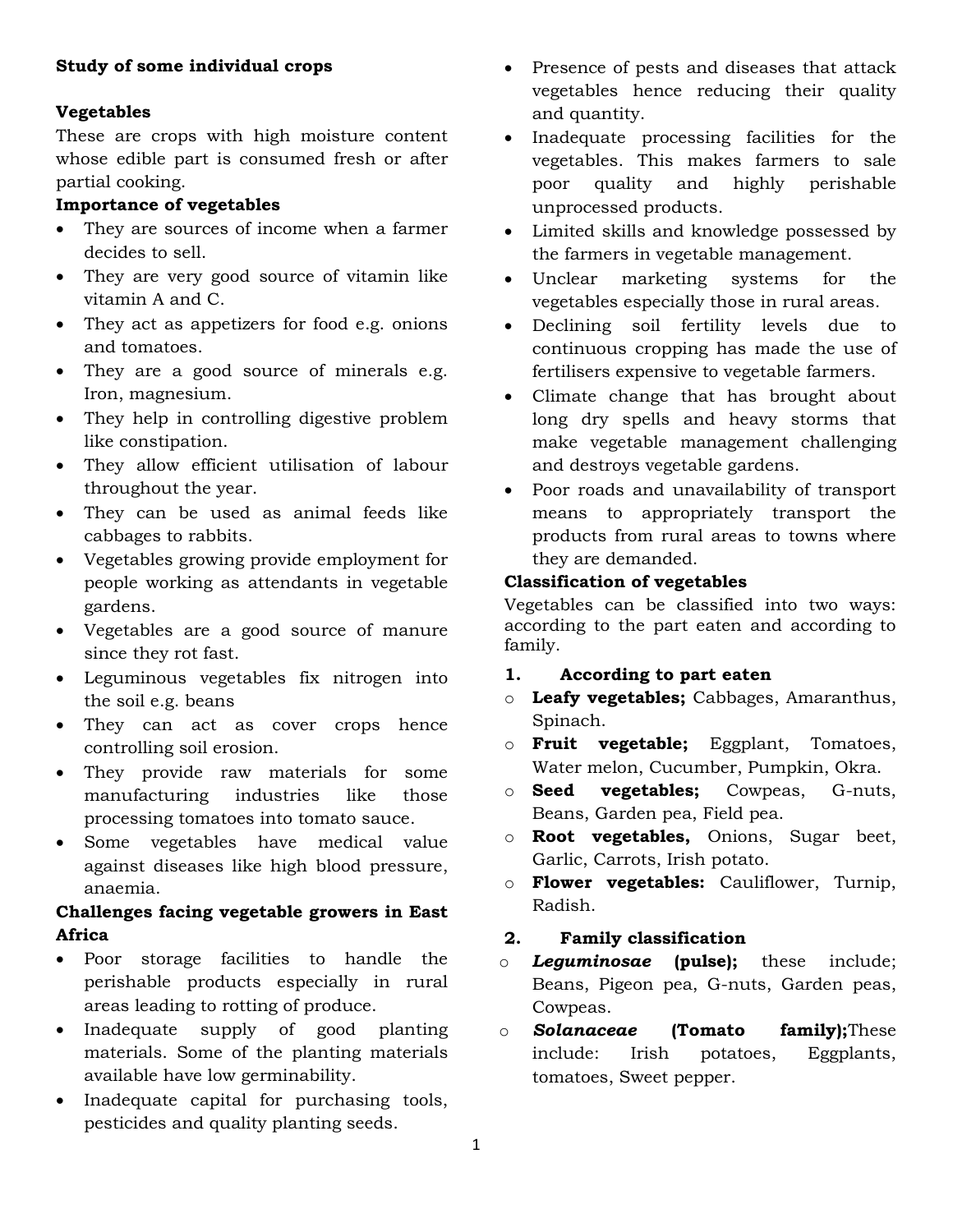- o *Brassicaceae* **(cabbage family);** It includes; Cabbage, Cauliflower, Radish, Turnip, Kale.
- o *Cucurbitae* **(gourd family);**Includes ; Pumpkins, Water melon, Cucumber, Gourds.
- o *Alliaceae***.** This includes; Onions, Leek, Garlic.
- o *Apiaceae***.** Include; Carrots.
- o *Amaranthanceae;* **e.g.**  *Amaranthushybridus, A. dubius, A. caudatus.*

## **Procedure Followed in Growing Vegetables**

### **1. Choosing the site.**

# **Factors considered when choosing a site for vegetable growing**

- **Fertility of the soil**: The soil should be deep and fertile. Incase at low fertility fertilizers should be applied.
- **Availability of water**, the site should have enough water supply hence the site should be close to a water source.
- **Distance from home**. The site shouldn't be far from home for security reasons and easy management.
- **Freedom from frost**: The area should be free from frost and the farmer to effect this should avoid valley bottom.
- **Freedom from shade**: The place shouldn't be having shade since some vegetable like tomato and eggplant do not thrive well in shade.
- **Topography**: Gentle slope or flat land and require for fair drainage.
- **Wind protection**: the place should be protected from strong winds.

# **2. Preparing a nursery bed. Definition of nursery bed**

A nursery bed is an area measuring 1-meterwide by any length where seedlings are grown before they are transferred to the actual vegetable field / garden. The seeds can be planted in a seed bed, seed boxes or soil blocks.

**A seed bed** on the other hand is a piece of land which has been prepared and is ready to receive the planting materials where they can grow up.

### **Types of nursery beds**

- **Sunken nurseries** are prepared during the dry season.
- **Raised nurseries** during rainy season.
- **Seeds boxes** Seed boxes are wooden boxes filled with fertile soils in which seedlings are raised.
- **Soil blocks** are polythene sleeves filled with fertile soils to raise seedlings.

# **Benefits of raising seedlings in a nursery bed**

- Many seedlings can be prepared in a small area.
- Makes it easy to carryout routine management practices.
- Provides the best conditions for growth i.e. fine tilth.
- Small seeds can be planted to develop into strong seedlings that are easy to plant.
- Ensures transplanting of healthy and vigorous seedlings.
- Excess seedlings may also provide a source of income for the farmer when sold.
- It is used in selecting healthy and strong seedlings.
- Provides conditions for raising cuttings of crops that need special treatment e.g. tea.
- It reduces time period of growing the seeds so marketing happens earlier at higher prices.

# **Factors to consider when selecting a site for a nursery bed**

- **Water source:** Nearness to water sources makes watering easy.
- **Type of soil:** the soil should be deep, fertile and well drained.
- **Topography:** Gentle slopes are preferred to avoid erosion and flooding.
- **Security:** the site should be well protected from wild animals, birds and thieves.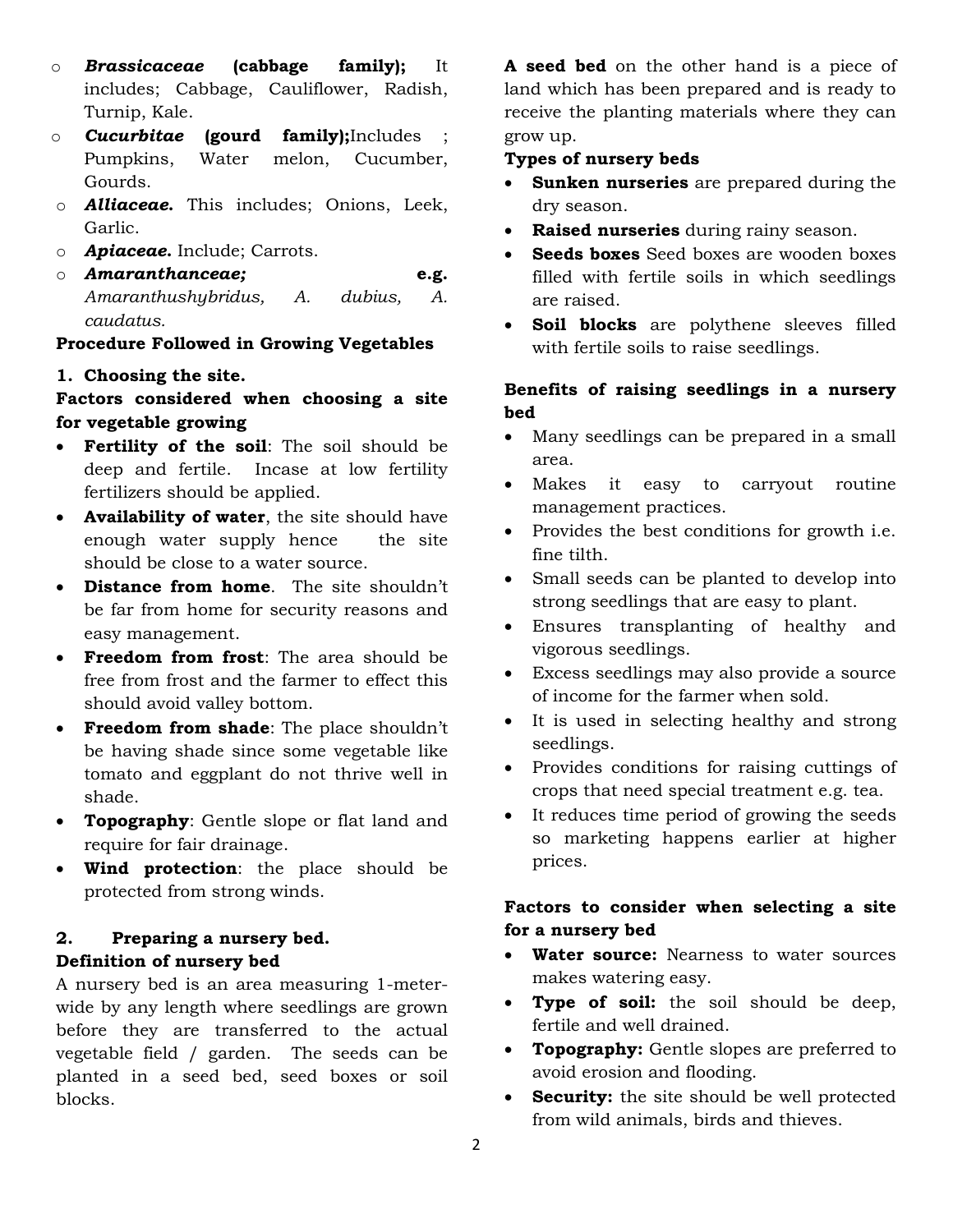- **Sheltering / shelter:** the site should be sheltered well with wind brakes in order to prevent the strong wind from causing damages to the seedling.
- **Previous cropping:** A nursery bed should not be made in a site where the previous crop grown belonged to the same family.

#### **Procedure of making a nursery bed**

#### **(a) Tree nurseries**

- Vegetation is cleared and trash removed.
- Digging is done to remove perennial weeds.
- Size of the nursery bed should be 1m wide by any length leaving paths 60cm wide between individual beds.
- Add phosphatic fertilizers to organic manures.
- The ground is leveled using a rake.
- Trees are established in polythene sleeves.
- Pre germinating seeds that have been put in water for 24 – 48 hours are used.
- Plant the seeds in polythene sleeves half filled with soil and phosphatic fertilizers.
- Fill the sleeves to *¾* with soil. This makes transplanting easy.

# **(b) Vegetable nurseries**

- o Remove all grasses, roots and tree stumps on the area.
- o The place should be cultivated deeply to encourage proper root development.
- o All large soil pieces should be broken down to encourage a fine bed.
- o Incorporate manure containing phosphorous into the soil to improve fertility
- o Leave the area to settle for Atleast 3 4 weeks before planting seeds
- o Measure off the nursery bed to a width of 1 metre and any length that you feel.
- o Rake the soil to remove stones, trash and create a fine tilth.
- o Erect a shade on the prepared place to control light and water delivered to the seedlings.
- o Make ridges across the bed where the seeds are to be planted and firm the soil to reduce chances of being eroded.
- o Place the seeds in the ridges and cover it with a thin layer of soil and mulch to facilitate germination.

# **Management of seedlings in a nursery bed from planting to transplanting**

- o Place a thin layer of mulch over the seeds to conserve soil moisture and control weeds.
- o The seeds should be watered twice each day in the morning and evening.
- o As soon as the seeds germinate the mulch should be removed since it may interfere with germination.
- o After germination excess seedlings can be removed a practice called pricking out.
- o Apply fertilizers to the seedlings to improve growth.
- o Apply pesticides to control pests on the seedlings
- o Spray fungicides on the seedlings to control fungal infections like dumping off.
- o Provide a good shade over the nursery bed to control damage to seedling due to harsh environmental conditions.
- o At a later stage before transplanting seedlings are exposed to environmental conditions referred to as **hardening off**
- o Remove diseased and excess seedlings from the nursery bed i.e prick out to reduce disease spread and allow proper seedling growth.
- o Weed the bed to reduce competition for nutrients and control disease spread.
- o Transplanting should be done in the evening hour or morning to reduce the rate of water loss from the seedlings by transpiration. Seedlings must be watered atleast twice a day i.e. in the morning and evening**.**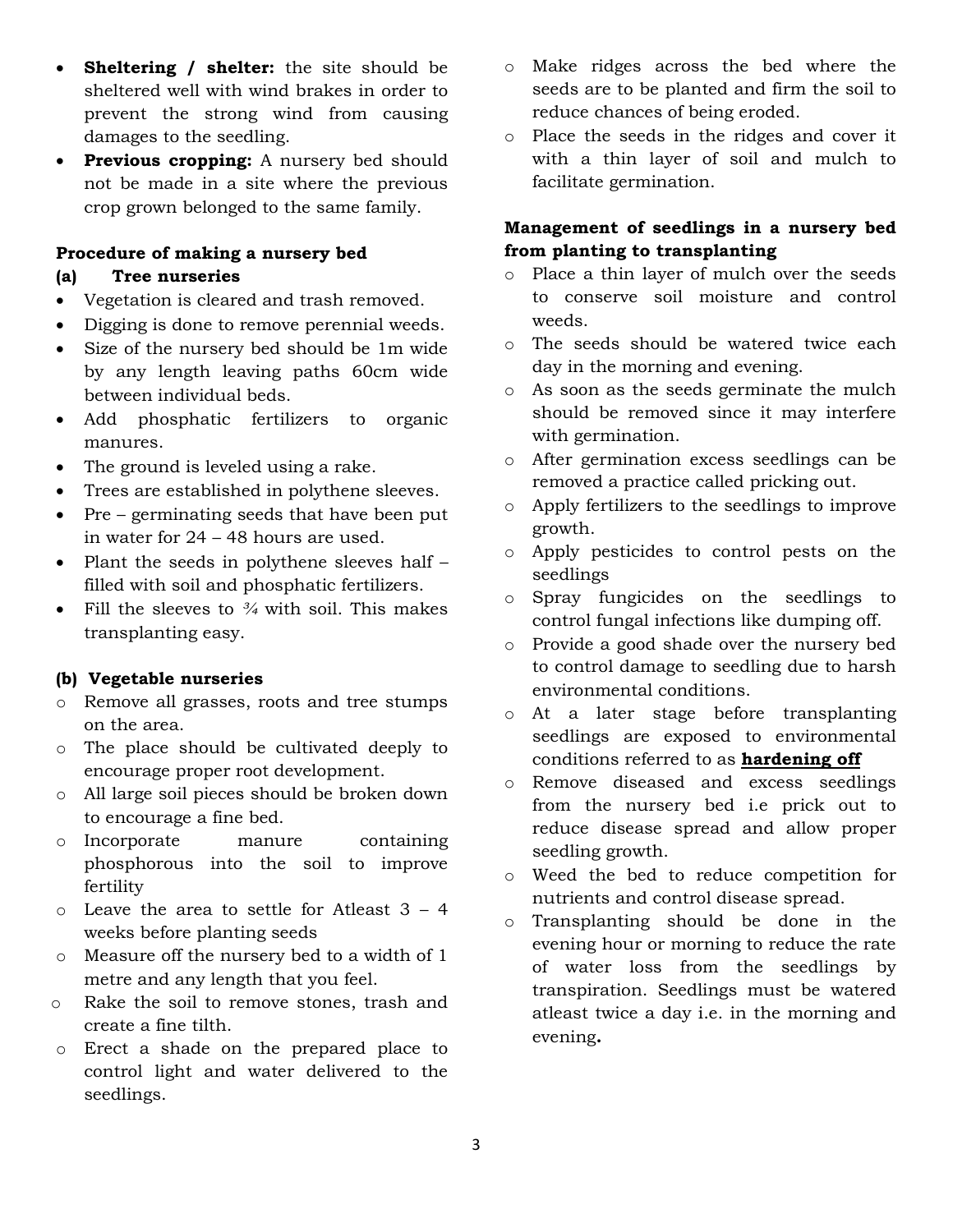#### **3. Preparation of a seed bed**

A seed bed is a well prepared piece of land ready to receive planting materials.

- o The land should be cleared of large bush, all trees and grasses
- o All tree roots and stump should be removed in advance.
- o The whole place should be deeply cultivated and big pieces of soil broken.
- o The whole place should be measured to establish the size in accordance to the number of seedlings to be planted.
- o The place should be leveled before planting seedlings.
- o The whole vegetable garden should be along the contour of land to reduce erosion.

# **4. Transplanting**

This is the transfer of seedlings from the nursery bed to the main field (seedbed). Precautions to be taken when transplanting seedlings

- o Seedlings in the nursery bed should be well watered before lifting to reduce root breaking.
- o Seedlings should be lifted with soil on their roots to control distorting of roots.
- o Care should be taken not to damage roots as it may deter proper crop establishment and development.
- o Transplanting holes should be big enough to accommodate seedlings without bending roots since it may affect root development.
- o Where fertilizers are used it should be thoroughly mixed with soil for efficient utilization by the seedlings.
	- Seedlings should not be planted deeper than they were in the nursery for proper establishment.
	- Top soil and sub soil should not be mixed but filled to holes separately.
	- Transplant at the beginning of rain for easy crop establishment.
	- Provide temporary shade to the transplanted plant (seedlings).
- Mulch around the seedling.
- Continue watering until the plant has fully established itself.
- Transplanting should be done during the cool hours to reduce wilting of seedlings through excessive loss of water by transpiration.
- Seedlings should be watered after transplanting if the soil in the field is dry to provide adequate moisture for crop establishment and growth.

# **Transplanting the seedlings**

- Only healthy, strong seedlings should be selected.
- Watering of the nursery to soften the soil to ease transplanting and reduce root damage.
- Transplanting should be done in the evening or in cool weather.
- Thorough preparation of the seedbed by removing all tree stamps and roots remove any other vegetation Atleast two months before transplanting.
- Dig holes before transplanting at the required spacing
- Fill the holes with a mixed top soil and double supper phosphate or organic manure Atleast 2 -3 weeks before planting.

# **Managing vegetables in the seedbed after transplanting**

- **Application of fertilizers.**Vegetables require more of N, P and K which should be applied early for vigorous plant growth.
- **Gapping;** the replanting of fresh seedlings in holes where seedlings failed to grow after transplanting. This is done to enable efficient utilisation of soil nutrients and attain a conducive plant population in the field.
- **Weeding ;**Effective weed control is needed to ensure proper growth of the vegetable since they are more sensitive to competition.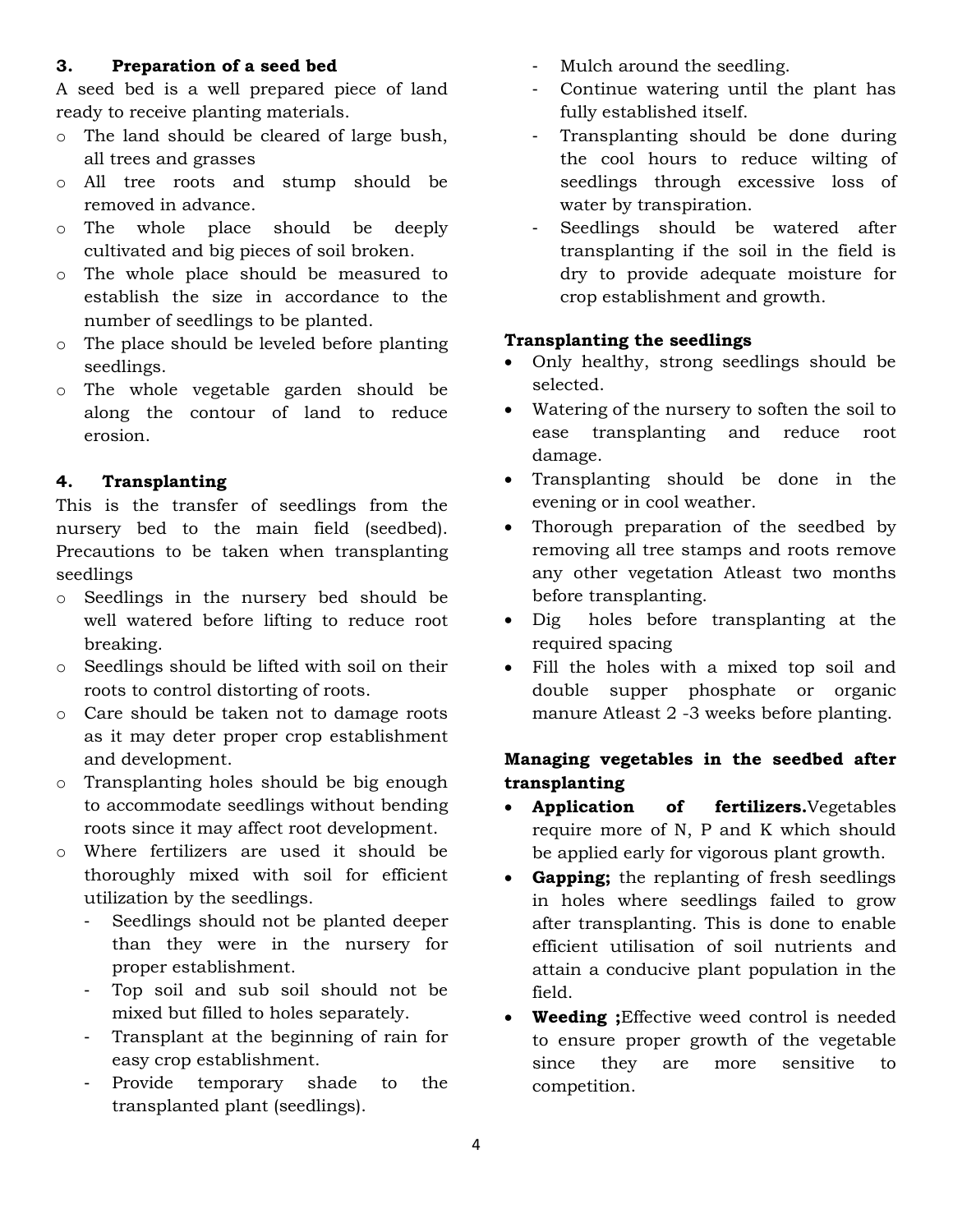- **Disease and pest control.**Vegetables are attacked by a number of fungal and bacterial diseases like dumping off, downy mildew, bacterial wilt, mosaic, dry rot, black rot, stem rot, and blight. The common pests are cut worms, termites, grasshoppers, caterpillars, mole crickets, aphids, thrips, nematodes and beetles.
- **Staking;** the practice of providing support to growing vegetables using poles or wires.
- **Harvesting;** Most vegetables are early maturing and are normally harvested manually after harvesting they should be kept in a cool place to that they don't go bad.

# **Growing of tomato seedlings from nursery bed preparation to transplanting**

- Select a good site for vegetable production
- Remove all vegetation from the area where to prepare the seed nursery bed.
- Cultivate deeply removing all roots from the bed.
- Raise a the soil level in case the soil is poorly drained.
- $\bullet$  Incorporate well rotten F.Y.M / compost or S.S.P fertilizer.
- Level the soil by raking and remove any foreign material like stone, polyethene or glasses and break any big clods of soil.
- Put support side logs e.g. banana stems to protect the bed from getting washed away.
- Sow the seed at 0.5cm deep and cover lightly with soil
- Spacing should be 15cm between the rows.
- Mulch the bed lightly and remove after seeds have germinated
- Erect a shade over a nursery bed to protect seedlings from harsh environmental conditions.
- Water from the top of the shade twice a day, morning and evening using a watering can.
- When the seedlings grow up to about 2.5cm high, prick out to ensure proper spacing and growth.
- Weeding should be carried out with a garden trowel or suitable tool
- Spraying seedlings with copper fungicides such as ridomil and diethane M45 to control late blight and other pests should be done.
- As seedlings near 15cm in height, reduce the shade to ensure hardening off.
- A week before transplanting water the seedling to ensure the soil is soft to avoid breaking roots.
- A week before transplanting, remove all the shade to ensure full hardening off.
- Transplanting should be done in the evening or cloud cast day to reduce water loss from the seedlings.
- At transplanting use a trowel to remove seedling with soil around the roots.
- At transplanting use a trowel to remove seedling with soil around the roots.
- Water immediately after transplanting.

#### **Varieties of tomatoes**

 Money maker, ROMA V.F, Marglobe, Heinz, Sam Marzano, Kenton F1 hybrid, Romanova.

#### **Diseases of tomato**

**Tomato Blight**-It's a fungal disease, it attacks leaves, stems and fruits causing brown – black sunken lesions

It's very severe in humid weather.

It can be controlled by spraying with copper fungicides such as ridomil and diethane M45.

### **Bacterial Wilt**

It is caused by *Pseudomonas solanacearum*, it causes wilting and death of growing point and upper leaves.

Its airborne and controlling its spread is difficult. However the following control measures are recommended:-

- Remove and burn all infected plants.
- Crop rotation
- Use resistant varieties
- Sterilize the soil by burning grass on top or apply formalin or boil